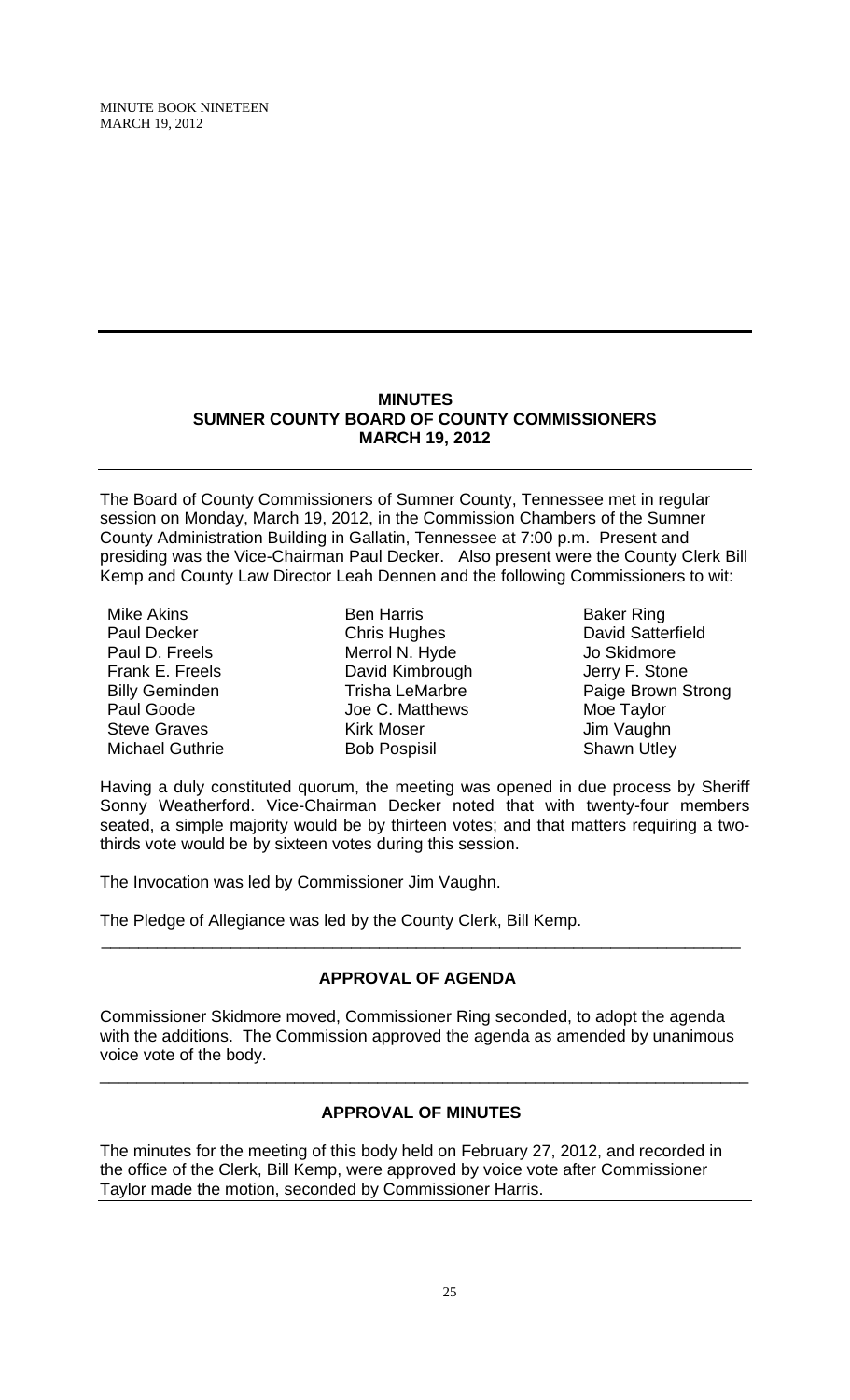# **RECOGNITION OF THE PUBLIC**

 Vice-Chairman Decker opened the floor to allow the public to speak concerning any matter on the agenda. With no one wishing to speak, recognition of the public was closed.

\_\_\_\_\_\_\_\_\_\_\_\_\_\_\_\_\_\_\_\_\_\_\_\_\_\_\_\_\_\_\_\_\_\_\_\_\_\_\_\_\_\_\_\_\_\_\_\_\_\_\_\_\_\_\_\_\_\_\_\_\_\_\_\_\_\_\_\_\_

\_\_\_\_\_\_\_\_\_\_\_\_\_\_\_\_\_\_\_\_\_\_\_\_\_\_\_\_\_\_\_\_\_\_\_\_\_\_\_\_\_\_\_\_\_\_\_\_\_\_\_\_\_\_\_\_\_\_\_\_\_\_\_\_\_\_\_\_\_\_

# **REPORT OF THE CHAIR**

 Vice-Chairman Decker stated that the Sumner County Veterans reported was distributed to commissioners.

Commissioner Vaughn introduced the following resolution:

# **A RESOLUTION HONORING THE SUMNER COUNTY BULLDOGS BASKETBALL TEAM AND COACHES**

 **WHEREAS,** the Sumner County Bulldogs basketball team are an elite basketball team started only four years ago by Ace Harrington and Mark Preston; and

**WHEREAS**, the Sumner County Bulldogs Basketball team consists of Robert Carroll, Austin Flynn, Kobe Hill, Keaton Kenworthy, Timothy Lark, Jarett Lucombe, Tyler Preston and Daniel Harrington which represent six different elementary schools across Sumner County; and

**WHEREAS**, the Sumner County Bulldogs coaches had a vision to build a competitive basketball team with a goal of keeping this young group of men together for several years thereby developing a consistent work ethic, a positive attitude and with the help of an extremely supportive group of parents create a focused team effort; and

**WHEREAS,** the Sumner County Bulldogs basketball team led by Coaches Preston and Harrington were dedicated in playing over thirty games since the beginning of December, with the highlight of their season being the winner of the Ensworth league tournament, featuring teams from all over Middle Tennessee.

**NOW THEREFORE, BE IT RESOLVED** by the Sumner County Board of County Commissioners meeting in regular session on this the  $19<sup>th</sup>$  day of March, 2012, that this body does hereby congratulate and commend the Sumner County Bulldogs basketball team and Coaches Mark Preston and Ace Harrington for their outstanding achievements; and

**BE IT FURTHER RESOLVED** that this resolution shall be spread on the minutes of this body and the Clerk is to furnish a copy of this resolution to the Sumner County Bulldogs basketball team and Coaches Mark Preston and Ace Harrington.

Upon motion of Commissioner Vaughn, seconded by Commissioner Hyde, the Commission voted by unanimous voice vote to approve the resolution honoring the coaches and team.

Vice-Chairman Decker stated that the certificate of recognition for Christian Kissinger was postponed for a month.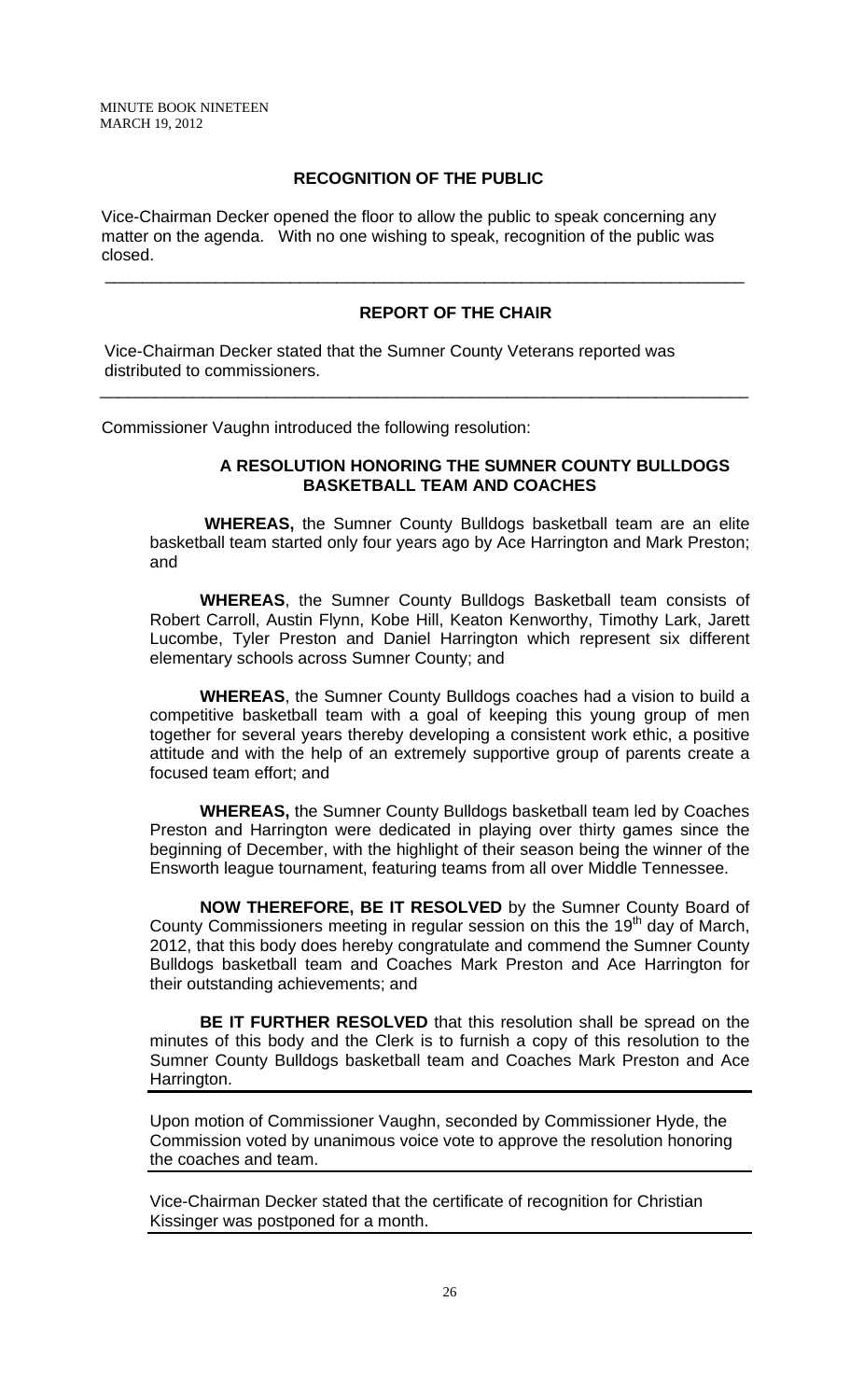Clerk Kemp read the notice of a hearing to examine the Judicial Commissioner program.

## **PUBLIC NOTICE OF HEARING**

# **HEARING TO EXAMINE AND EVALUATE THE JUDICIAL COMMISSIONER PROGRAM**

 There will be a Public Hearing by the Sumner County Commission on **Monday, March 19th, 2012 at 7:00 p.m. (local time)** with follow-up at the **April 16th, 2012 meeting at 7:00 p.m. (local time)** in the County Commission Chambers, Sumner County Administration Building, 355 North Belvedere Drive, Gallatin, Tennessee, to examine and evaluate the program of the judicial commissioners, to determine if such program is being conducted in accordance with law and is contributing to the orderly, effective and fair administration of justice.

\_\_\_\_\_\_\_\_\_\_\_\_\_\_\_\_\_\_\_\_\_\_\_\_\_\_\_\_\_\_\_\_\_\_\_\_\_\_\_\_\_\_\_\_\_\_\_\_\_\_\_\_\_\_\_\_\_\_\_\_\_\_\_\_

This 1<sup>st</sup> day of March, 2012.

# **CONSENT AGENDA**

 Commissioner Akins moved, seconded by Commissioner Vaughn, to approve the following items on the Consent Agenda:

## **1203-07 A RESOLUTION DECLARING A LASERJET PRINTER FROM GENERAL SESSIONS COURT AS SURPLUS OR SALVAGE AND AUTHORIZING DISPOSAL OR SALE OF SAME PURSUANT TO EXISITING POLICIES AND PROCEDURES**

**BE IT RESOLVED** by the Sumner County Board of County Commissioners meeting in regular session on this the 19th day of March, 2012 that this body does hereby declare the LaserJet printer as surplus or salvage as shown on the attachment; and

**BE IT FURTHER RESOLVED,** that the disposal or sale of the same is authorized pursuant to existing policies and procedures.

\_\_\_\_\_\_\_\_\_\_\_\_\_\_\_\_\_\_\_\_\_\_\_\_\_\_\_\_\_\_\_\_\_\_\_\_\_\_\_\_\_\_\_\_\_\_\_\_\_\_\_\_\_\_\_\_\_\_\_\_\_\_\_\_

# **1203-08 A RESOLUTION ADOPTING THE COUNTY PURCHASING CARD POLICY**

**BE IT RESOLVED** by the Sumner County Board of County Commissioners meeting in regular session on this the 19<sup>th</sup> day of March, 2012 that this body does hereby adopt the Sumner County Purchasing Card Policy as attached herewith as Exhibit A.

\_\_\_\_\_\_\_\_\_\_\_\_\_\_\_\_\_\_\_\_\_\_\_\_\_\_\_\_\_\_\_\_\_\_\_\_\_\_\_\_\_\_\_\_\_\_\_\_\_\_\_\_\_\_\_\_\_\_\_\_\_\_\_\_

# **1203-09 A RESOLUTION ACCEPTING THE BOND OF THE FINANCE DIRECTOR FOR SUMNER COUNTY, TENNESSEE**

**BE IT RESOLVED** by the Sumner County Board of County Commissioners meeting in regular session on this the  $19<sup>th</sup>$  day of March, 2012, that this body hereby accepts the \$50,000.00 bond for the Finance Director, David Lawing; and

**BE IT FURTHER RESOLVED** that this bond shall serve for both requirements for the 2002 and 1981 Financial Management Act.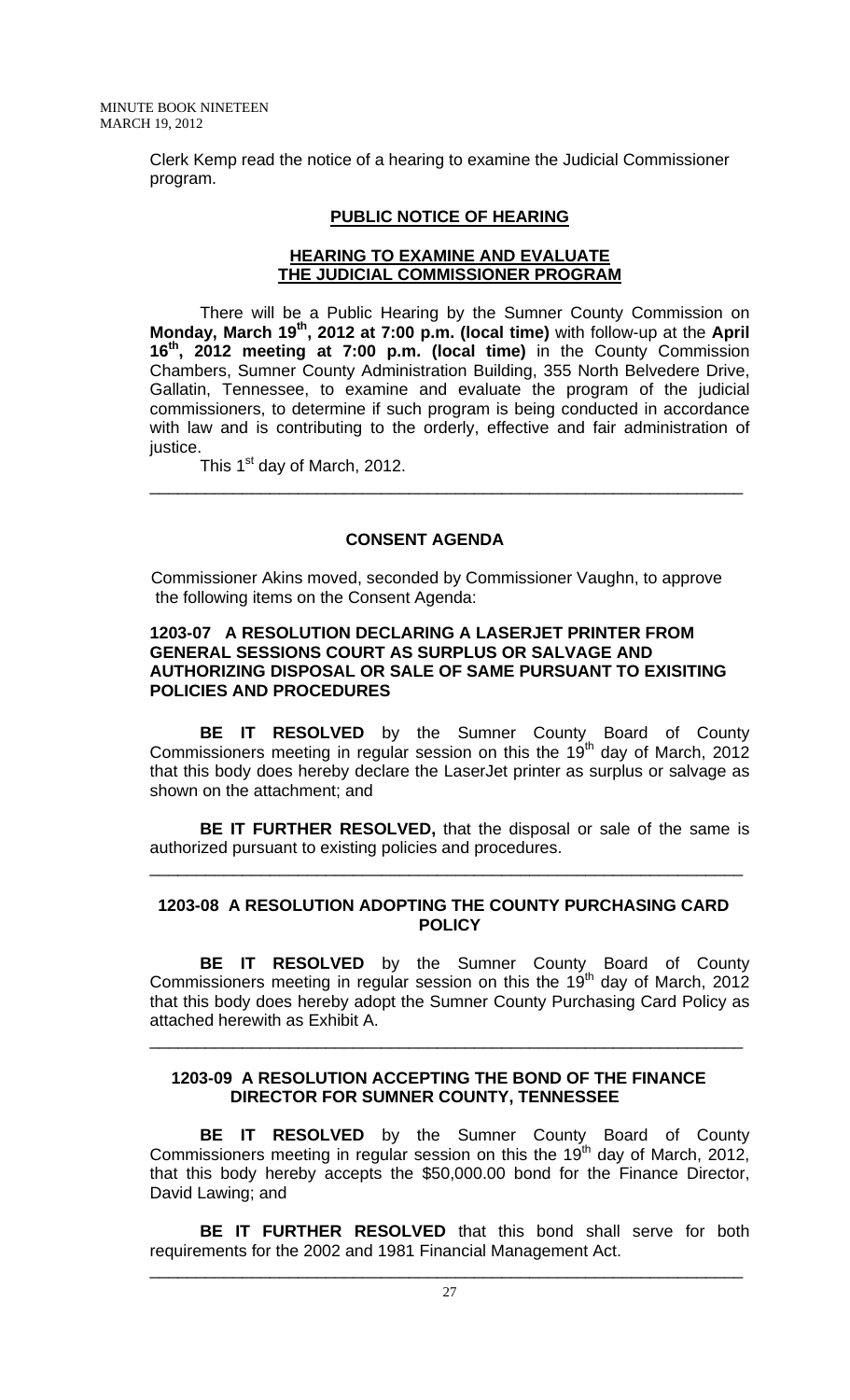#### **1203-10 A RESOLUTION APPROPRIATING \$4,700.00 IN PASS-THROUGH FUNDS FROM CONTRACTED SERVICES JUVENILE PROGRAM TO CONTRACTED SERVICES ACCOUNT FOR THE SUMNER COUNTY JUVENILE COURT**

**BE IT RESOLVED** by the Sumner County Board of County Commissioners meeting in regular session on this the 19<sup>th</sup> day of March, 2012, that this body hereby appropriates \$4,700.00 in pass-through funds from Contracted Services Juvenile Program to Contracted Services Account for the Sumner County Juvenile Court as shown on the attachment herewith.

## **1203-11 A RESOLUTION APPROPRIATING \$1,651.37 FOR ADOPT-A-SIGN FEES FOR THE TENNESSEE CIVIL WAR TRAILS**

\_\_\_\_\_\_\_\_\_\_\_\_\_\_\_\_\_\_\_\_\_\_\_\_\_\_\_\_\_\_\_\_\_\_\_\_\_\_\_\_\_\_\_\_\_\_\_\_\_\_\_\_\_\_\_\_\_\_\_\_\_\_\_\_

**BE IT RESOLVED** by the Sumner County Board of County Commissioners meeting in regular session on this the 19<sup>th</sup> day of March, 2012, that this body hereby appropriates \$1,651.37 for adopt-a-sign fees for the Tennessee Civil War Trails as shown on the attachment herewith.

\_\_\_\_\_\_\_\_\_\_\_\_\_\_\_\_\_\_\_\_\_\_\_\_\_\_\_\_\_\_\_\_\_\_\_\_\_\_\_\_\_\_\_\_\_\_\_\_\_\_\_\_\_\_\_\_\_\_\_\_\_\_\_\_

#### **1203-12 A RESOLUTION APPROPRIATING \$3,800.00 FOR CHANGES IN EMPLOYEE OPERATIONS TO THE ASSESSOR OF PROPERTY DEPARTMENT**

**BE IT RESOLVED** by the Sumner County Board of County Commissioners meeting in regular session on this the 19<sup>th</sup> day of March, 2012, that this body hereby appropriates \$3,800.00 for changes in employee operations to the Assessor of Property Department as shown on the attached herewith.

## **1203-13 A RESOLUTION APPROPRIATING \$14,678.00 AS PASS-THROUGH FUNDS FROM PUBLIC SAFETY RESERVE TO GREEN MACHINE GRANT FUNDS TO THE SHERIFF'S OFFICE**

 $\overline{\phantom{a}}$  ,  $\overline{\phantom{a}}$  ,  $\overline{\phantom{a}}$  ,  $\overline{\phantom{a}}$  ,  $\overline{\phantom{a}}$  ,  $\overline{\phantom{a}}$  ,  $\overline{\phantom{a}}$  ,  $\overline{\phantom{a}}$  ,  $\overline{\phantom{a}}$  ,  $\overline{\phantom{a}}$  ,  $\overline{\phantom{a}}$  ,  $\overline{\phantom{a}}$  ,  $\overline{\phantom{a}}$  ,  $\overline{\phantom{a}}$  ,  $\overline{\phantom{a}}$  ,  $\overline{\phantom{a}}$ 

**BE IT RESOLVED** by the Sumner County Board of County Commissioners meeting in regular session on this the 19<sup>th</sup> day of March, 2012, that this body hereby appropriates \$14,678.00 as pass-through funds from Public Safety Reserve to Green Machine Grants Funds to the Sheriff's Office as shown on the attachment herewith.

## **1203-14 A RESOLUTION APPROPRIATING \$12,818.34 AS PASS-THROUGH GRANT FUNDS TO VARIOUS ACCOUNTS OF THE SUMNER COUNTY EMERGENCY MANAGEMENT BUDGET**

\_\_\_\_\_\_\_\_\_\_\_\_\_\_\_\_\_\_\_\_\_\_\_\_\_\_\_\_\_\_\_\_\_\_\_\_\_\_\_\_\_\_\_\_\_\_\_\_\_\_\_\_\_\_\_\_\_\_\_\_\_\_\_\_

 **BE IT RESOLVED** by the Sumner County Board of County Commissioners meeting in regular session on this the  $19<sup>th</sup>$  day of March, 2012 that this body does hereby appropriates \$12,818.34 as pass-through grant funds to various accounts of the Sumner County Emergency Management Budget as shown on the attachment herewith.

## **1203-15 A RESOLUTION APPROPRIATING \$2,000.000 FROM CITY OF WESTMORELAND TO DATA PROCESSING EQUIPMENT FOR THE WESTMORELAND PUBLIC LIBRARY**

\_\_\_\_\_\_\_\_\_\_\_\_\_\_\_\_\_\_\_\_\_\_\_\_\_\_\_\_\_\_\_\_\_\_\_\_\_\_\_\_\_\_\_\_\_\_\_\_\_\_\_\_\_\_\_\_\_\_\_\_\_\_\_\_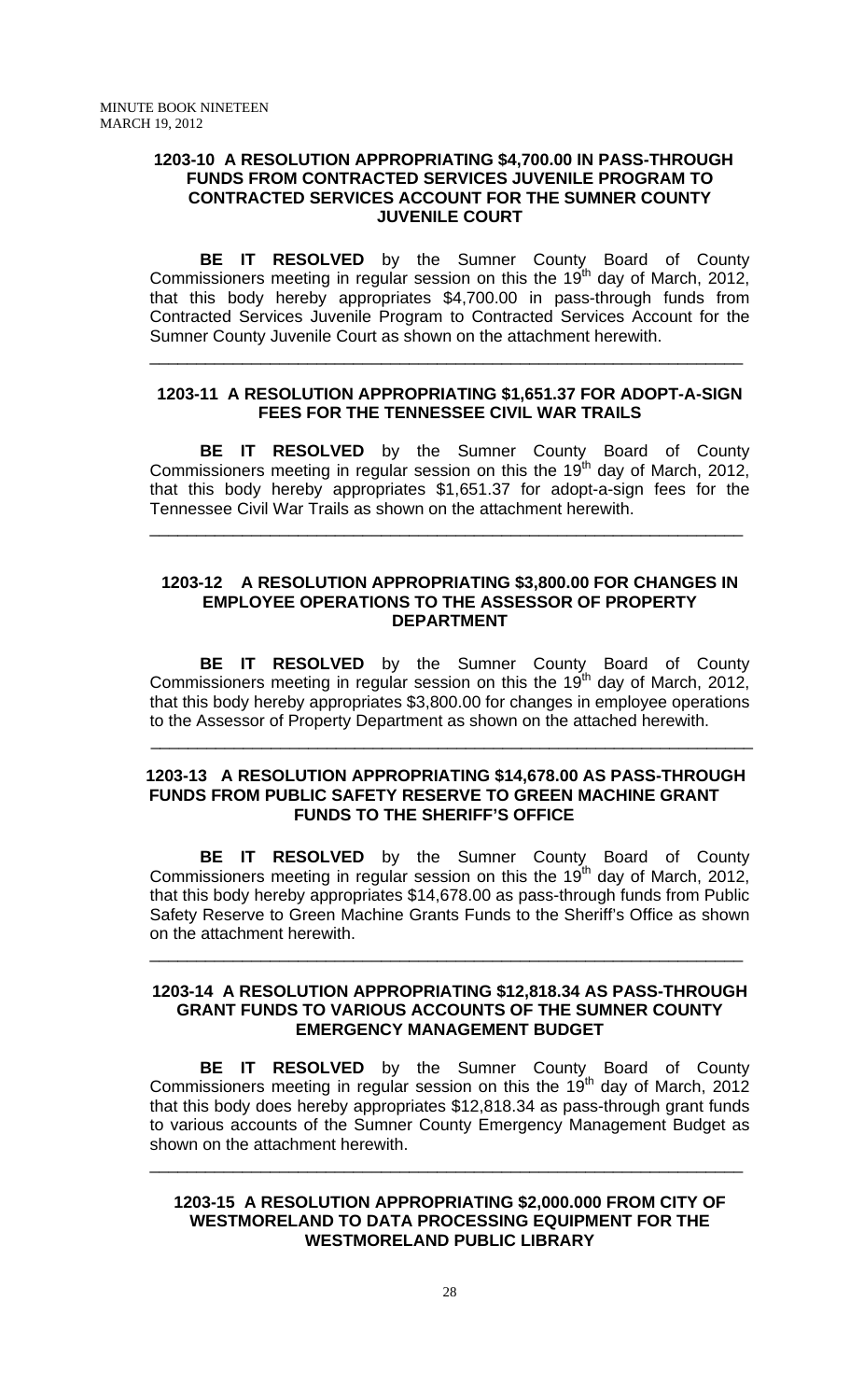**BE IT RESOLVED** by the Sumner County Board of County Commissioners meeting in regular session on this the  $19<sup>th</sup>$  day of March, 2012, that this body hereby appropriates \$2,000.00 from City of Westmoreland to Data Processing Equipment for the Westmoreland Public Library as shown on the attachment herewith.

\_\_\_\_\_\_\_\_\_\_\_\_\_\_\_\_\_\_\_\_\_\_\_\_\_\_\_\_\_\_\_\_\_\_\_\_\_\_\_\_\_\_\_\_\_\_\_\_\_\_\_\_\_\_\_\_\_\_\_\_\_\_\_\_

## **1203-16 A RESOLUTION APPROPRIATING \$3,079.50 FROM ALLOCATED FUNDS FOR EDUCATE AND GROW SCHOLARSHIP PROGRAM TO VOLUNTEER STATE COMMUNITY COLLEGE**

 **BE IT RESOLVED** by the Sumner County Board of County Commissioners meeting in regular session on this the 19<sup>th</sup> day of March, 2012, that this body hereby appropriates \$3,079.50 from allocated funds for Educate and Grow Scholarship Program to Volunteer State Community College as shown on the attachment herewith.

#### **1203-17 A RESOLUTION APPROPRIATING \$22,020.00 AS PASS-THROUGH FUNDS TO VARIOUS ACCOUNTS FOR OVERTIME, PART-TIME AND SALARY SUPPLEMENTS OF THE DRUG TASK FORCE**

\_\_\_\_\_\_\_\_\_\_\_\_\_\_\_\_\_\_\_\_\_\_\_\_\_\_\_\_\_\_\_\_\_\_\_\_\_\_\_\_\_\_\_\_\_\_\_\_\_\_\_\_\_\_\_\_\_\_\_\_\_\_\_\_

 **BE IT RESOLVED** by the Sumner County Board of County Commissioners meeting in regular session on this the 19<sup>th</sup> day of March, 2012, that this body hereby appropriates \$22,020.00 to the budget of the Drug Task Force as pass-through funds to various accounts for overtime, part-time and salary supplements as shown on the attachment herewith.

# **1203-18 A RESOLUTION APPROVING THE FISCAL YEAR 2011-2012 SUMNER COUNTY BOARD OF EDUCATION FEDERAL PROJECTS BUDGET AMENDMENTS AND APPROPRIATING AND/OR TRANSFERRING SUCH FUNDS AS REQUIRED**

\_\_\_\_\_\_\_\_\_\_\_\_\_\_\_\_\_\_\_\_\_\_\_\_\_\_\_\_\_\_\_\_\_\_\_\_\_\_\_\_\_\_\_\_\_\_\_\_\_\_\_\_\_\_\_\_\_\_\_\_\_\_\_\_

 **BE IT RESOLVED** by the Sumner County Board of County Commissioners meeting in regular session on this the  $19<sup>th</sup>$  day of March, 2012 that this body hereby approves the 2011-2012 Sumner County Board of Education Federal Projects Budget Amendments and appropriates and/or transfers such funds among the various accounts as shown on the attached schedule which is hereby incorporated as a part of this resolution.

# **1203- 19 A RESOLUTION APPROPRIATING \$24,270.00 TO BOARD OF EDUCATION FOR BOILER REPLACEMENT AT SHAFER MIDDLE SCHOOL FROM 2010 BOND PROCEEDS**

\_\_\_\_\_\_\_\_\_\_\_\_\_\_\_\_\_\_\_\_\_\_\_\_\_\_\_\_\_\_\_\_\_\_\_\_\_\_\_\_\_\_\_\_\_\_\_\_\_\_\_\_\_\_\_\_\_\_\_\_\_\_\_\_

 **BE IT RESOLVED** by the Sumner County Board of County Commissioners meeting in regular session on this the 19<sup>th</sup> day of March, 2012, that this body appropriates \$24,270.00 to Board of Education from 2010 bond proceeds intent to fund for boiler replacement at Shafer Middle School as shown on the attachment herewith, subject to acceptance by Board of Education. \_\_\_\_\_\_\_\_\_\_\_\_\_\_\_\_\_\_\_\_\_\_\_\_\_\_\_\_\_\_\_\_\_\_\_\_\_\_\_\_\_\_\_\_\_\_\_\_\_\_\_\_\_\_\_\_\_\_\_\_\_\_\_\_

| Tax Refunds:<br>• Central Baptist Church of Hendersonville | \$648.24 |
|------------------------------------------------------------|----------|
| • Event Montessori School                                  | \$622.40 |
| • News Examiner (2010-\$687.47 and 2011-\$98.70)           | \$786.17 |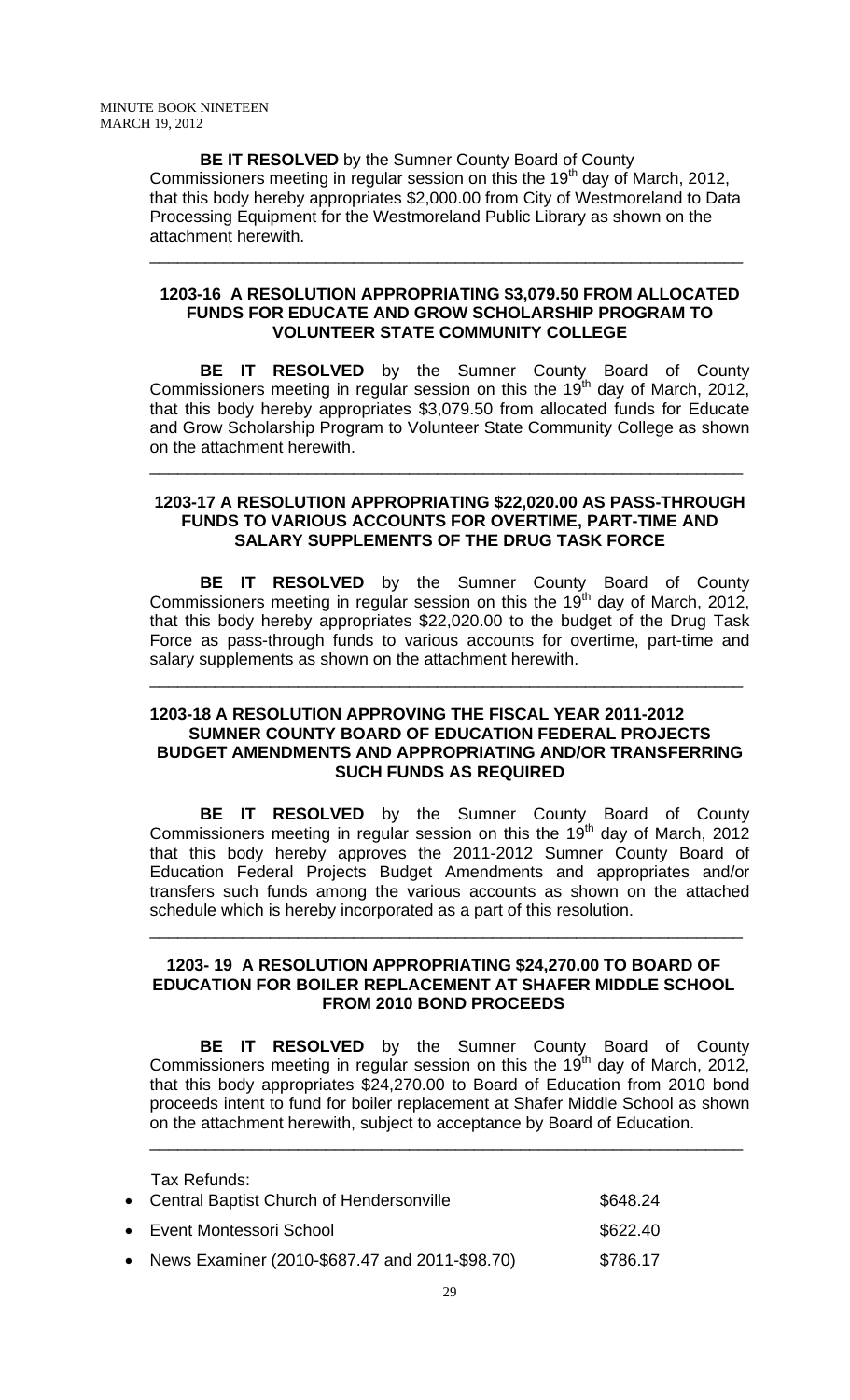Upon voice vote of the body, Vice-Chairman Decker declared the Consent Agenda approved on the first and final reading.

\_\_\_\_\_\_\_\_\_\_\_\_\_\_\_\_\_\_\_\_\_\_\_\_\_\_\_\_\_\_\_\_\_\_\_\_\_\_\_\_\_\_\_\_\_\_\_\_\_\_\_\_\_\_\_\_\_\_\_\_\_\_\_\_\_\_\_\_

# **REPORT FROM COUNTY OFFICIALS**

\_\_\_\_\_\_\_\_\_\_\_\_\_\_\_\_\_\_\_\_\_\_\_\_\_\_\_\_\_\_\_\_\_\_\_\_\_\_\_\_\_\_\_\_\_\_\_\_\_\_\_\_\_\_\_\_\_\_\_\_\_\_\_\_\_\_\_\_

County Officials filed the following reports: County Investments, County General Fund, County Debt Service Fund, County Highway Fund, County Capital Outlay Fund, School General Purpose Fund, School Federal Projects Fund, School Food Service Fund, Employee Health Insurance Trust Fund, Employee Dental Insurance Trust Fund, Casualty Insurance Trust Fund, County Trustee Funds, Special Reports: County Dental Insurance Claim Payments, County Health Insurance Claim Payments, County Property Tax Collections, County EMS Billing/Collections/Balances, County Sales Tax Collections, County Wheel Tax Collections, County Tax Rates/Property Values and County School Loan Program Rates. Approval of the filing of these records does not certify to the accuracy of the documents.

# **NOTARIES TO BE ELECTED MARCH 23, 2012**

ALMA F CHERRY TAMMY L. MCCLUNG STEVEN J CHRISTOPHER EMILY MCCORD SAMUEL M CHRZANOWSKI VICKIE L MORELAND CYNTHIA P EDWARDS JULIA POST DENNA ENGLAND PAMELA C PROPES GEORGIA FOREMAN DAWN M REICHERT GAYLEN A HAMILTON ANGELA J RYE HEATHER H HARRIS CYNTHIA A. SHEWCRAFT TERRY HUFFMAN BOBETTE A SPEAR CELESTE HURT ANNA M STEPHENS MEREDITH K JONES WILLIAM G WEAVER JR LEAETTA GORIN KELLEY VIRGINIA S WHITE DIONICIA KELSEY SANDRA E KETCHUM

Vice-Chairman Decker introduced the following resolution:

# **1203-NOT A RESOLUTION TO APPROVE AND ACCEPT APPLICATIONS FOR NOTARY PUBLIC POSITIONS AND PERSONAL SURETY GUARANTORS**

 **WHEREAS,** according to the law of the State of Tennessee, an individual must apply for the office of notary public in the county of residence, or of their principal place of business; and

 **WHEREAS**, state statute requires personal sureties making bonds for Notaries publics to be approved by the Sumner County Commission; and

 **WHEREAS,** said applicant must be approved by the County Commission assembled; and

\_\_\_\_\_\_\_\_\_\_\_\_\_\_\_\_\_\_\_\_\_\_\_\_\_\_\_\_\_\_\_\_\_\_\_\_\_\_\_\_\_\_\_\_\_

 **WHEREAS,** Bill Kemp, Sumner County Clerk, has certified according to the records of his office that the persons named on the attached listing labeled "SUMNER COUNTY NOTARY PUBLIC APPLICATIONS and SURETY GUARANTORS" have duly applied for the positions so sought; and

 **BE IT FURTHER RESOLVED THAT THIS TAKE EFFECT FROM AND AFTER PASSAGE.**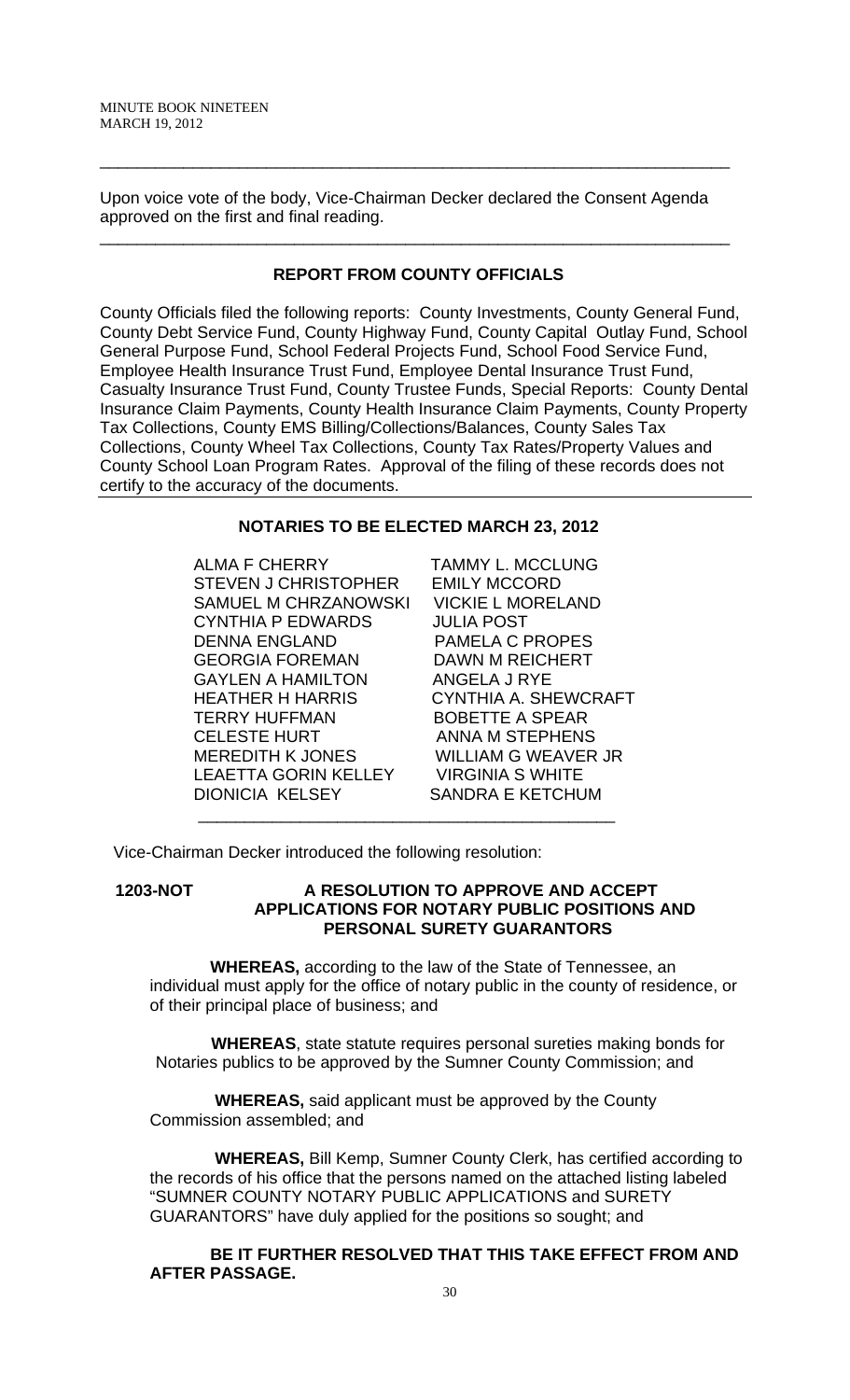Upon motion of Commissioner Frank Freels, seconded by Commissioner Skidmore, voting was recorded in the following manner:

 **–––––––––––––––––––––––––––––––––––––––––––––––––––––––––**

| 1203-NOTARY  |   | <b>Yes: 23</b>      | <b>No: 0</b> | Abs: 1        |   | 07:09 PM |
|--------------|---|---------------------|--------------|---------------|---|----------|
| <b>Stone</b> | Α | Guthrie             | Y            | Pospisil      | Y |          |
| Goode        | Y | Skidmore            | Y            | P. Freels     | Y |          |
| Hyde         | Y | <b>Hughes</b>       | Y            | Kimbrough     | Y |          |
| LeMarbre     | Y | Moser               |              | <b>Decker</b> | Y |          |
| Ring         | Y | <b>Brown Strong</b> | Y            | Vaughn        | Y |          |
| F. Freels    | Y | <b>Matthews</b>     | Y            | <b>Harris</b> | Y |          |
| Utley        | Y | Graves              | Y            | Satterfield   | Y |          |
| Akins        |   | Taylor              |              | Geminden      | Y |          |

Vice-Chairman Decker declared the election of Notaries Public by the body.

# **COMMITTEE ON COMMITTEES**

 $\frac{1}{\sqrt{2}}$  ,  $\frac{1}{\sqrt{2}}$  ,  $\frac{1}{\sqrt{2}}$  ,  $\frac{1}{\sqrt{2}}$  ,  $\frac{1}{\sqrt{2}}$  ,  $\frac{1}{\sqrt{2}}$  ,  $\frac{1}{\sqrt{2}}$  ,  $\frac{1}{\sqrt{2}}$  ,  $\frac{1}{\sqrt{2}}$  ,  $\frac{1}{\sqrt{2}}$  ,  $\frac{1}{\sqrt{2}}$  ,  $\frac{1}{\sqrt{2}}$  ,  $\frac{1}{\sqrt{2}}$  ,  $\frac{1}{\sqrt{2}}$  ,  $\frac{1}{\sqrt{2}}$ 

Commissioner Stone announced the upcoming appointments to the Board of Equalization. Currently serving, commission-appointed members are Terry Nichols, James Ramsey, and Richard Cummings. Michelle Haynes is serving from Gallatin and Don Spitters from Hendersonville.

# **HIGHWAY COMMISSION**

\_\_\_\_\_\_\_\_\_\_\_\_\_\_\_\_\_\_\_\_\_\_\_\_\_\_\_\_\_\_\_\_\_\_\_\_\_\_\_\_\_\_\_\_\_\_\_\_\_\_\_\_\_\_\_\_\_\_\_\_\_\_\_\_\_\_\_\_\_\_\_\_\_\_\_

There was no report from the Highway Commission.

## **EDUCATION COMMITTEE**

**\_\_\_\_\_\_\_\_\_\_\_\_\_\_\_\_\_\_\_\_\_\_\_\_\_\_\_\_\_\_\_\_\_\_\_\_\_\_\_\_\_\_\_\_\_\_\_\_\_\_\_\_\_\_\_\_\_\_\_\_\_\_\_\_\_\_\_\_\_** 

There was no report from the Education Committee.

# **GENERAL OPERATIONS COMMITTEE**

**\_\_\_\_\_\_\_\_\_\_\_\_\_\_\_\_\_\_\_\_\_\_\_\_\_\_\_\_\_\_\_\_\_\_\_\_\_\_\_\_\_\_\_\_\_\_\_\_\_\_\_\_\_\_\_\_\_\_\_\_\_\_\_\_\_\_\_\_\_** 

There was no report from the General Operations Committee.

# **EMERGENCY SERVICES COMMITTEE**

**\_\_\_\_\_\_\_\_\_\_\_\_\_\_\_\_\_\_\_\_\_\_\_\_\_\_\_\_\_\_\_\_\_\_\_\_\_\_\_\_\_\_\_\_\_\_\_\_\_\_\_\_\_\_\_\_\_\_\_\_\_\_\_\_\_\_\_\_\_** 

There was no report from the Emergency Services Committee.

# **PUBLIC SERVICES COMMITTEE**

**\_\_\_\_\_\_\_\_\_\_\_\_\_\_\_\_\_\_\_\_\_\_\_\_\_\_\_\_\_\_\_\_\_\_\_\_\_\_\_\_\_\_\_\_\_\_\_\_\_\_\_\_\_\_\_\_\_\_\_\_\_\_\_\_\_\_\_\_\_** 

Commissioner Utley reported that the Public Services Committee would be discussing the Sumner County Airport Authority at its next meeting.

**\_\_\_\_\_\_\_\_\_\_\_\_\_\_\_\_\_\_\_\_\_\_\_\_\_\_\_\_\_\_\_\_\_\_\_\_\_\_\_\_\_\_\_\_\_\_\_\_\_\_\_\_\_\_\_\_\_\_\_\_\_\_\_\_\_\_\_\_\_** 

## **LEGISLATIVE COMMITTEE**

**\_\_\_\_\_\_\_\_\_\_\_\_\_\_\_\_\_\_\_\_\_\_\_\_\_\_\_\_\_\_\_\_\_\_\_\_\_\_\_\_\_\_\_\_\_\_\_\_\_\_\_\_\_\_\_\_\_\_\_\_\_\_\_\_\_\_\_\_\_** 

There was no report from the Legislative Committee.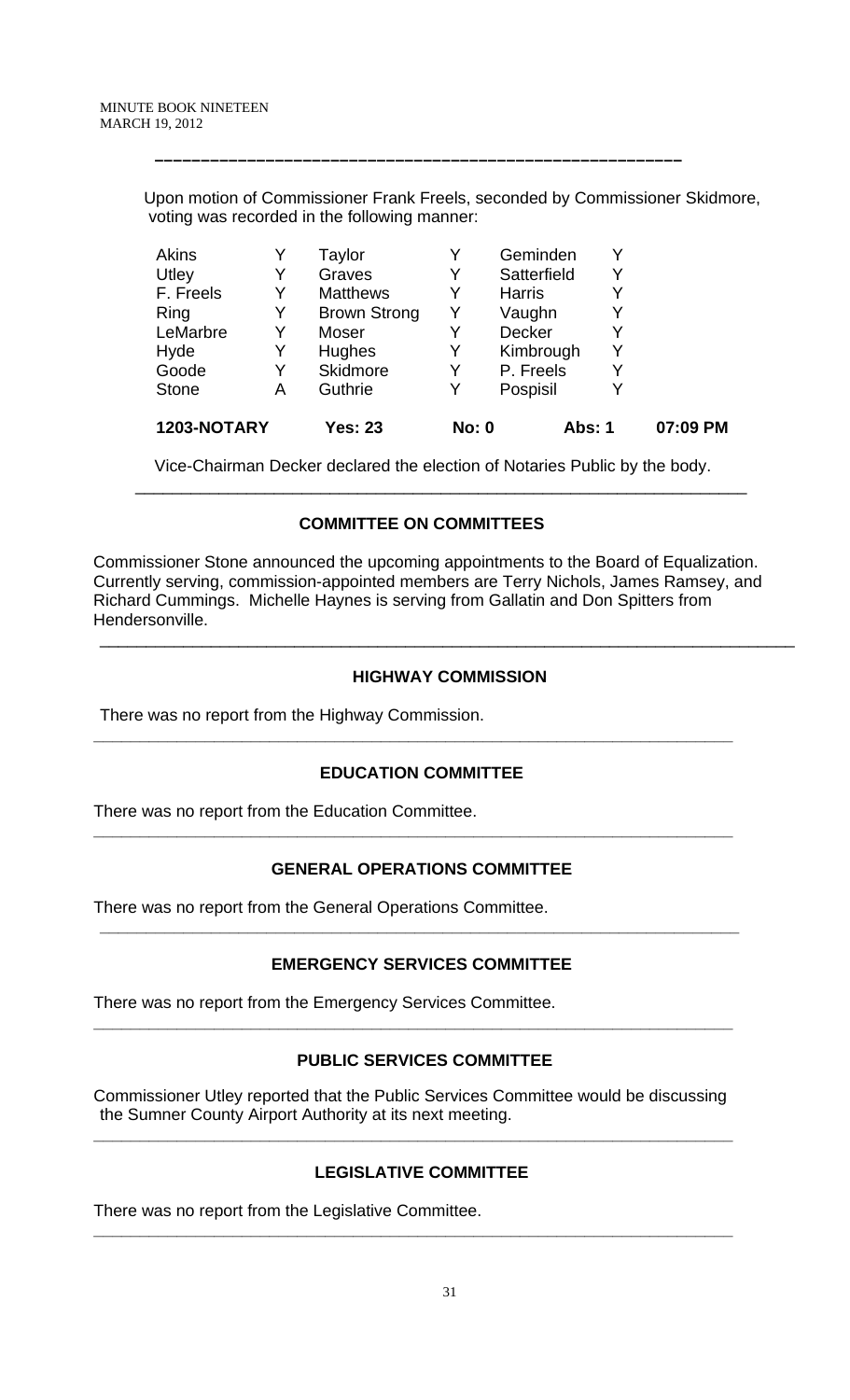## **FINANCIAL MANAGEMENT COMMITTEE**

Commissioner Frank Freels introduced the following resolution and moved for approval. Commissioner Akins seconded the motion.

## **1203-01- RESOLUTION TO RATIFY THE AUDIT COMMITTEE FOR SUMNER COUNTY**

**WHEREAS**, *Tennessee Code Annotated* (T.C.A.) Section 9-3-405, encourages county governments to establish an independent Audit Committee; and

**WHEREAS**, the Comptroller and the Government Finance Officers Association of the United States and Canada recommends that all county governments establish an Audit Committee as a best practice and to assist the County Commission in the oversight of the public funds and financial reporting process; and

**WHEREAS**, the Sumner County Commission realized the need, especially in today's current environment of fewer available resources, for increased transparency and accountability of public funds, and that the County Commission is ultimately responsible for ensuring that management is meeting its internal control and financial reporting responsibilities; and

**WHEREAS,** though an audit committee has been previously established as a part of the county financial management committee and as of February 27, 2012 the audit committee was created to be composed of the following persons: The Chairman of the County Commission, Chairman of the Budget Committee, Chairman of any operating Finance Committee, Chairman of the Education Committee and Chairman of the Highway Committee; and

**WHEREAS,** the County Commission found it to be in the best interests of Sumner County to establish an Audit Committee;

**NOW THERFORE BE IT RESOLVED** by the Sumner County Board of County Commissioners meeting this 19<sup>th</sup> day of March, 2012, that:

**SECTION 1**. Pursuant to the provisions of T.C.A. § 9-3-405, the County Commission of Sumner County does establish an Audit Committee to provide independent review and oversight of the county's financial reporting processes and the county's internal controls, a review of the external auditor's report and follow up on management's corrective action, and compliance with laws, regulations, and ethics.

**SECTION 2.** The Audit Committee shall consist of five (5) members to be comprised of the following: The Chairman of the County Commission, Chairman of the Budget Committee, Chairman of any operating Finance Committee, Chairman of the Education Committee and Chairman of the Highway Committee.

**SECTION 3.** Meetings of the Audit Committee shall be held in accordance with the provisions of T.C.A. § 9-3-405. Meetings shall be subject to the open meetings provisions of T.C.A. Title  $8$ , Chapter 44, except that upon a majority vote of those members in attendance for the public portion of a meeting, the Audit Committee may hold confidential, nonpublic executive sessions to discuss the following items as authorized in T.C.A. § 9-3-405:

**(1)** Items deemed not subject to public inspection under T.C.A. §§ 10-7-503 and 10- 7-504, and all other matters designated as confidential or privileged;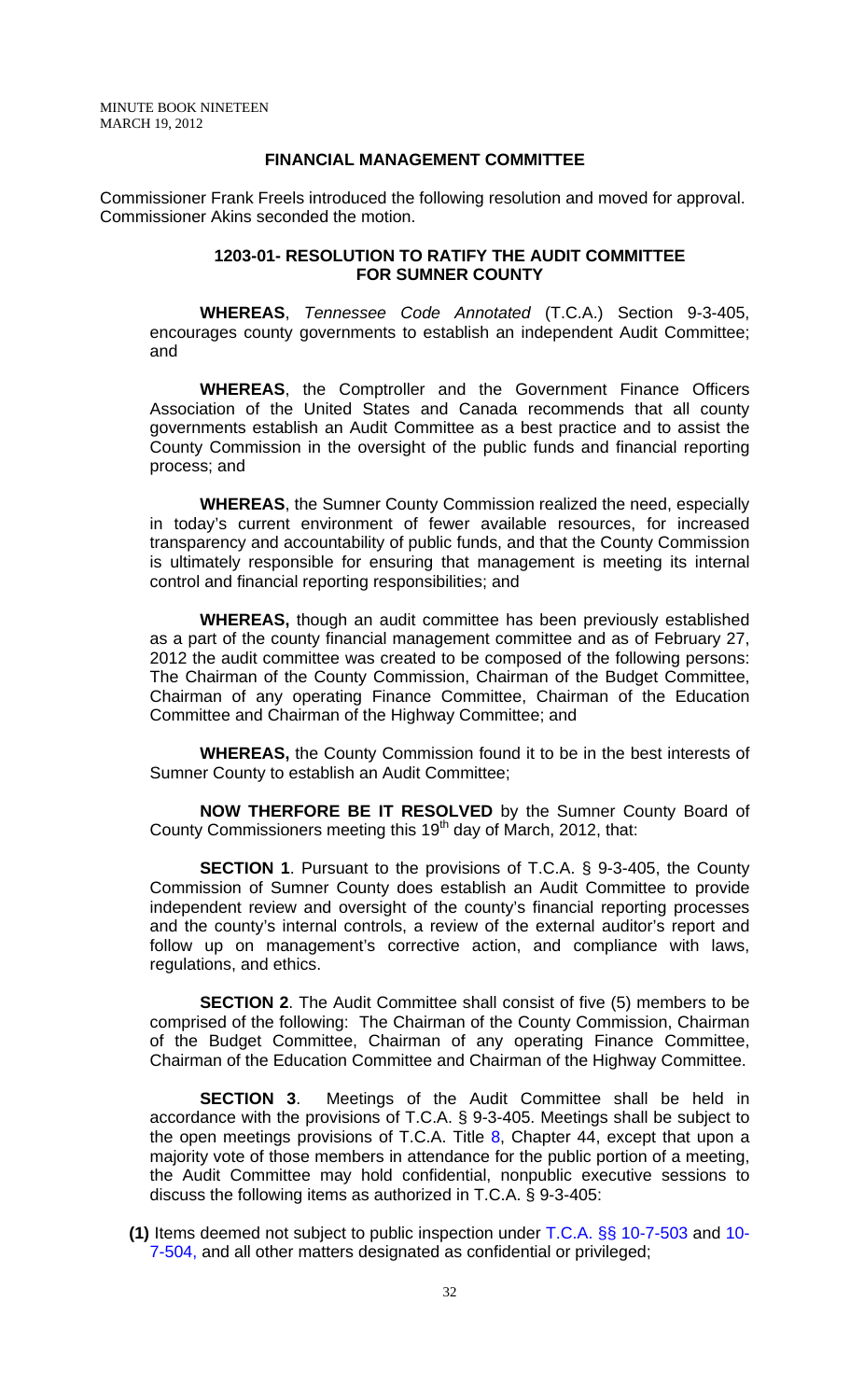**(2)** Current or pending litigation and pending legal controversies;

**(3)** Pending or ongoing audits or audit related investigations;

**(4)** Information protected by federal law; and

**(5)** Matters involving the reporting of illegal, improper, wasteful, or fraudulent activity under T.C.A. § 9-3-406, where the informant has requested anonymity.

The Audit Committee will operate pursuant to commission rules.

**SECTION 4.** The committee shall have access to the services of a financial expert, either through a committee member or an outside party engaged by the committee for this purpose. Such financial expert should, through both education and experience, and in a manner specifically relevant to the county government sector, possess (1) an understanding of generally accepted accounting principles and financial statements; (2) experience in preparing or auditing financial statements of comparable entities; (3) experience in applying such principles in connection with the accounting for estimates, accruals, and reserves; (4) experience with internal accounting controls; and (5) an understanding of Audit Committee functions.

**SECTION 5.** The duties and responsibilities of the Audit Committee are:

(a) To carefully review, upon completion of the county's annual audit, all audit findings in audit report and consult with the external auditors regarding any irregularities and deficiencies disclosed in the annual audit. The Audit Committee is empowered to meet with management to discuss audit findings and/or disagreements with the external auditors. The committee should satisfy itself that appropriate and timely corrective action has been taken by management to remedy any identified weaknesses. The committee should determine what corrective action, if any, should be recommended to the County Commission.

(b) To consider the effectiveness of the internal control system, including information technology security and control, review the effectiveness of the system for monitoring compliance with laws and regulations, and review the process for communicating the county's ethics policies to county personnel and monitoring compliance therewith.

(c) To establish a process by which employees, taxpayers, or other citizens may confidentially report suspected illegal, improper, wasteful or fraudulent activity under provisions of T.C.A. § 9-3-406.

To annually present a written committee report detailing how it discharged its duties and any committee recommendations to the full County Commission.

**SECTION 6.** The Audit Committee will be adequately funded to carry out the duties and responsibilities as set out in this Resolution and under applicable law.

**SECTION 7.** This resolution creating the duties and responsibilities of the Audit Committee shall be submitted to the Comptroller by the Finance Director.

\_\_\_\_\_\_\_\_\_\_\_\_\_\_\_\_\_\_\_\_\_\_\_\_\_\_\_\_\_\_\_\_\_\_\_\_\_\_\_\_\_\_\_\_\_\_\_\_\_\_\_\_\_\_\_\_\_\_\_\_\_\_\_\_

The electronic vote was recorded in the following manner:

| <b>Akins</b> | Taylor | Geminden    |  |
|--------------|--------|-------------|--|
| Utley        | Graves | Satterfield |  |
|              |        |             |  |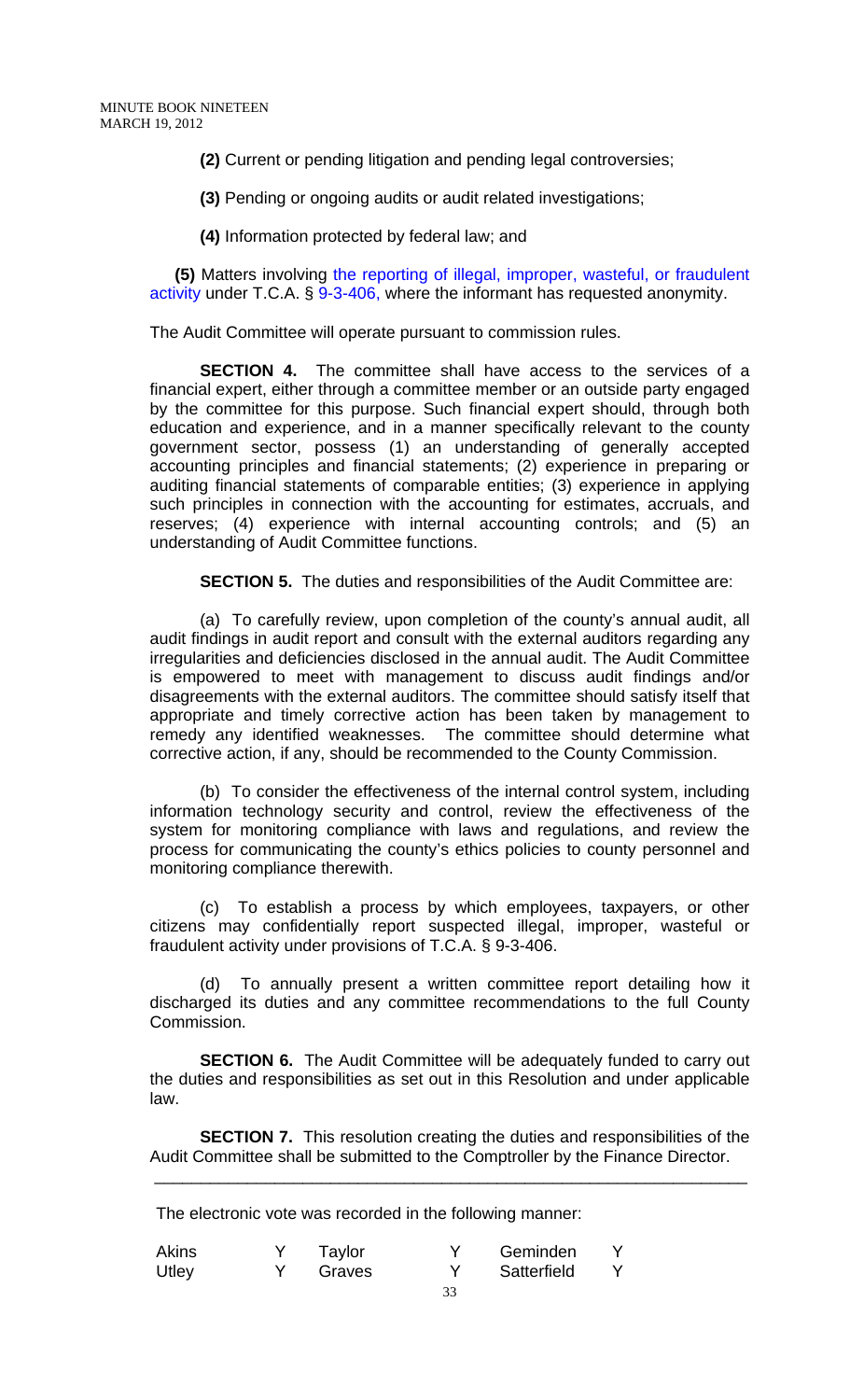MINUTE BOOK NINETEEN MARCH 19, 2012

| 1203-01      |    | <b>Yes: 24</b>      | <b>No: 0</b> | Abs: 0        | 07:11 PM |
|--------------|----|---------------------|--------------|---------------|----------|
| <b>Stone</b> | Y  | Guthrie             | Y            | Pospisil      |          |
| Goode        | Y  | Skidmore            | Y            | P. Freels     | Y        |
| Hyde         | Y  | <b>Hughes</b>       | Y            | Kimbrough     | Y        |
| LeMarbre     | Y  | Moser               | Y            | Decker        | v        |
| Ring         | Y. | <b>Brown Strong</b> | Y            | Vaughn        | Y        |
| F. Freels    | Y  | <b>Matthews</b>     | Υ            | <b>Harris</b> | Y        |

Vice-Chairman Paul Decker declared the resolution approved by the body.

## **BUDGET COMMITTEE**

Commissioner Moser introduced the following resolution and moved for approval. Commissioner Frank Freels seconded the motion.

#### **1203-02 A RESOLUTION APPROPRIATING \$230,648.47 FROM CAPITAL PROJECTS FUND TO BUILD OUT TECHNOLOGY CENTER AT RIGSBY BUILDING FROM LOCAL CAPITAL PROJECT FUNDING**

**BE IT RESOLVED** by the Sumner County Board of County Commissioners meeting in regular session on this the 19<sup>th</sup> day of March, 2012, that this body hereby appropriates \$230,648.47 from Capital Projects Fund to build out Technology Center at Rigsby Building as shown on the attachment herewith, subject to acceptance by Board of Education local capital project funding.

\_\_\_\_\_\_\_\_\_\_\_\_\_\_\_\_\_\_\_\_\_\_\_\_\_\_\_\_\_\_\_\_\_\_\_\_\_\_\_\_\_\_\_\_\_\_\_\_\_\_\_\_\_\_\_\_\_\_\_\_\_\_\_\_

The electronic vote was recorded in the following manner:

| 1203-02   | <b>Yes: 22</b> |                     | <b>No: 0</b> | <b>Abs: 1</b> | 07:13 PM |
|-----------|----------------|---------------------|--------------|---------------|----------|
| Guthrie   | Y              | Pospisil            |              |               |          |
| Skidmore  | Y              | P. Freels           | Y            | <b>Stone</b>  |          |
| Hughes    | Y              | Kimbrough           | Y            | Goode         | Y        |
| Moser     | Y              | <b>Decker</b>       | Y            | Hyde          | Y        |
| Ring      | Y              | <b>Brown Strong</b> | Y            | LeMarbre      | Y        |
| F. Freels | Y              | <b>Matthews</b>     | Y            | <b>Harris</b> |          |
| Utley     | Y              | Graves              | Y            | Satterfield   |          |
| Akins     |                | Taylor              | Α            | Geminden      |          |

Vice-Chairman Paul Decker declared the resolution approved by the body on the first and final reading.

\_\_\_\_\_\_\_\_\_\_\_\_\_\_\_\_\_\_\_\_\_\_\_\_\_\_\_\_\_\_\_\_\_\_\_\_\_\_\_\_\_\_\_\_\_\_\_\_\_\_\_\_\_\_\_\_\_\_

Commissioner Moser introduced the following resolution and moved for approval. Commissioner Graves seconded the motion.

## **1203-03 A RESOLUTION APPROPRIATING \$71,000.00 IN PASS-THROUGH FUNDS FROM REGISTER OF DEEDS DATA FEE TO DATA PROCESSING EQUIPMENT**

**BE IT RESOLVED** from the Sumner County Board of County Commissioners meeting in regular session on this the 19<sup>th</sup> day of March, 2012 that this body does hereby appropriate \$71,000.00 in pass-through funds from Register of Deeds Data Fee to Data Processing Equipment as shown on the attachment herewith.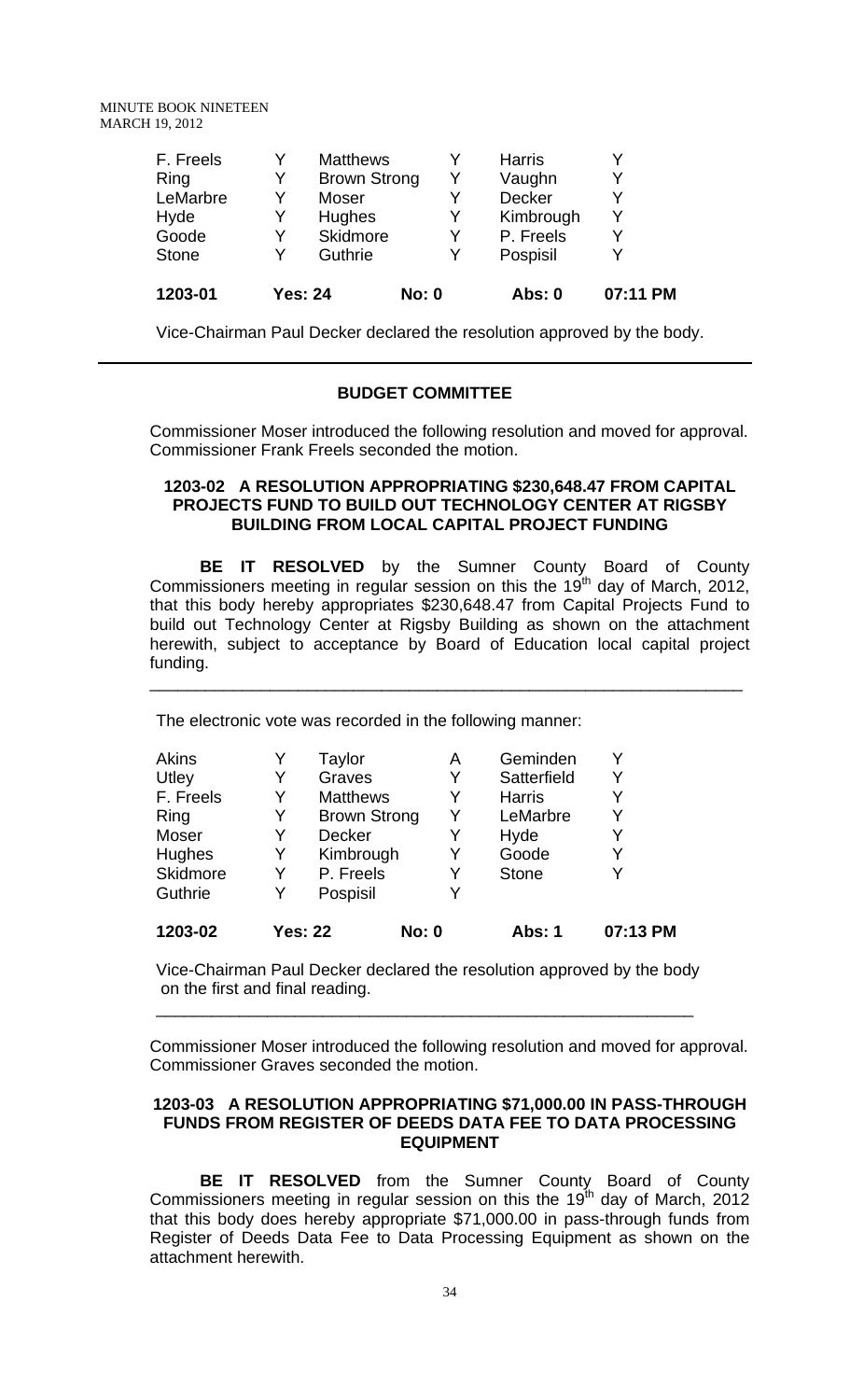| 1203-03             |   | Yes: 23       | <b>No: 0</b> | Abs: 0       | 07:14 PM |
|---------------------|---|---------------|--------------|--------------|----------|
| Guthrie             | Y | Pospisil      | Y            |              |          |
| Skidmore            | Y | P. Freels     | Y            | <b>Stone</b> |          |
| Hughes              | Y | Kimbrough     | Y            | Goode        |          |
| Moser               |   | <b>Decker</b> | Y            | Hyde         |          |
| <b>Brown Strong</b> | Y | Vaughn        | Y            | LeMarbre     | Y        |
| <b>Matthews</b>     |   | <b>Harris</b> | Y            | Ring         |          |
| Utley               | Y | Graves        | Y            | F. Freels    |          |
| Akins               |   | Taylor        | Y            | Geminden     |          |

\_\_\_\_\_\_\_\_\_\_\_\_\_\_\_\_\_\_\_\_\_\_\_\_\_\_\_\_\_\_\_\_\_\_\_\_\_\_\_\_\_\_\_\_\_\_\_\_\_\_\_\_\_\_\_\_\_\_\_\_\_\_\_\_

The electronic vote was recorded in the following manner:

Vice-Chairman Paul Decker declared the resolution approved by the body on the first and final reading.

\_\_\_\_\_\_\_\_\_\_\_\_\_\_\_\_\_\_\_\_\_\_\_\_\_\_\_\_\_\_\_\_\_\_\_\_\_\_\_\_\_\_\_\_\_\_\_\_\_\_\_\_\_\_\_\_\_\_

Commissioner Moser introduced the following resolution and moved for approval. Commissioner Vaughn seconded the motion.

## **1203-04 A RESOLUTION APPROPRIATING \$45,000.00 FROM THE UNASSIGNED FUND BALANCE TO THE MEDICAL SERVICES FOR COUNTY INMATES TO THE OFFICE OF THE SHERIFF**

**BE IT RESOLVED** by the Sumner County Board of County Commissioners meeting in regular session on this the 19<sup>th</sup> day of March, 2012, that this body hereby appropriates \$45,000.00 from the unassigned fund balance to the Medical Services for County Inmates to the office of the Sheriff as shown on attachment herewith.

\_\_\_\_\_\_\_\_\_\_\_\_\_\_\_\_\_\_\_\_\_\_\_\_\_\_\_\_\_\_\_\_\_\_\_\_\_\_\_\_\_\_\_\_\_\_\_\_\_\_\_\_\_\_\_\_\_\_\_\_\_\_\_\_

The electronic vote was recorded in the following manner:

| <b>Akins</b> |                | Taylor              | Y            | Geminden      | Y        |
|--------------|----------------|---------------------|--------------|---------------|----------|
| Utley        | Y              | Graves              | Y            | Satterfield   | Y        |
| F. Freels    | Y              | <b>Matthews</b>     | Y            | <b>Harris</b> | Y        |
| Ring         | Y              | <b>Brown Strong</b> | Y            | Vaughn        | Y        |
| LeMarbre     | Y              | Moser               | Y            | Decker        | Y        |
| Hyde         | Y              | Hughes              | Y            | Kimbrough     | Y        |
| Goode        | Y              | Skidmore            | Y            | P. Freels     | Y        |
| <b>Stone</b> | Y              | Guthrie             | Y            | Pospisil      | v        |
| 1203-04      | <b>Yes: 24</b> |                     | <b>No: 0</b> | Abs: 0        | 07:15 PM |

Vice-Chairman Paul Decker declared the resolution approved by the body on the first and final reading.

\_\_\_\_\_\_\_\_\_\_\_\_\_\_\_\_\_\_\_\_\_\_\_\_\_\_\_\_\_\_\_\_\_\_\_\_\_\_\_\_\_\_\_\_\_\_\_\_\_\_\_\_\_\_\_\_\_\_

Commissioner Moser introduced the following resolution and moved for approval. Commissioner Akins seconded the motion.

## **1203-05 A RESOLUTION APPROPRIATING \$43,193.02 FOR MEDICAL SERVICES STATE INMATE REIMBURSEMENT TO THE SHERIFF'S OFFICE**

**BE IT RESOLVED** by the Sumner County Board of County Commissioners meeting in regular session on this the 19<sup>th</sup> day of March, 2012,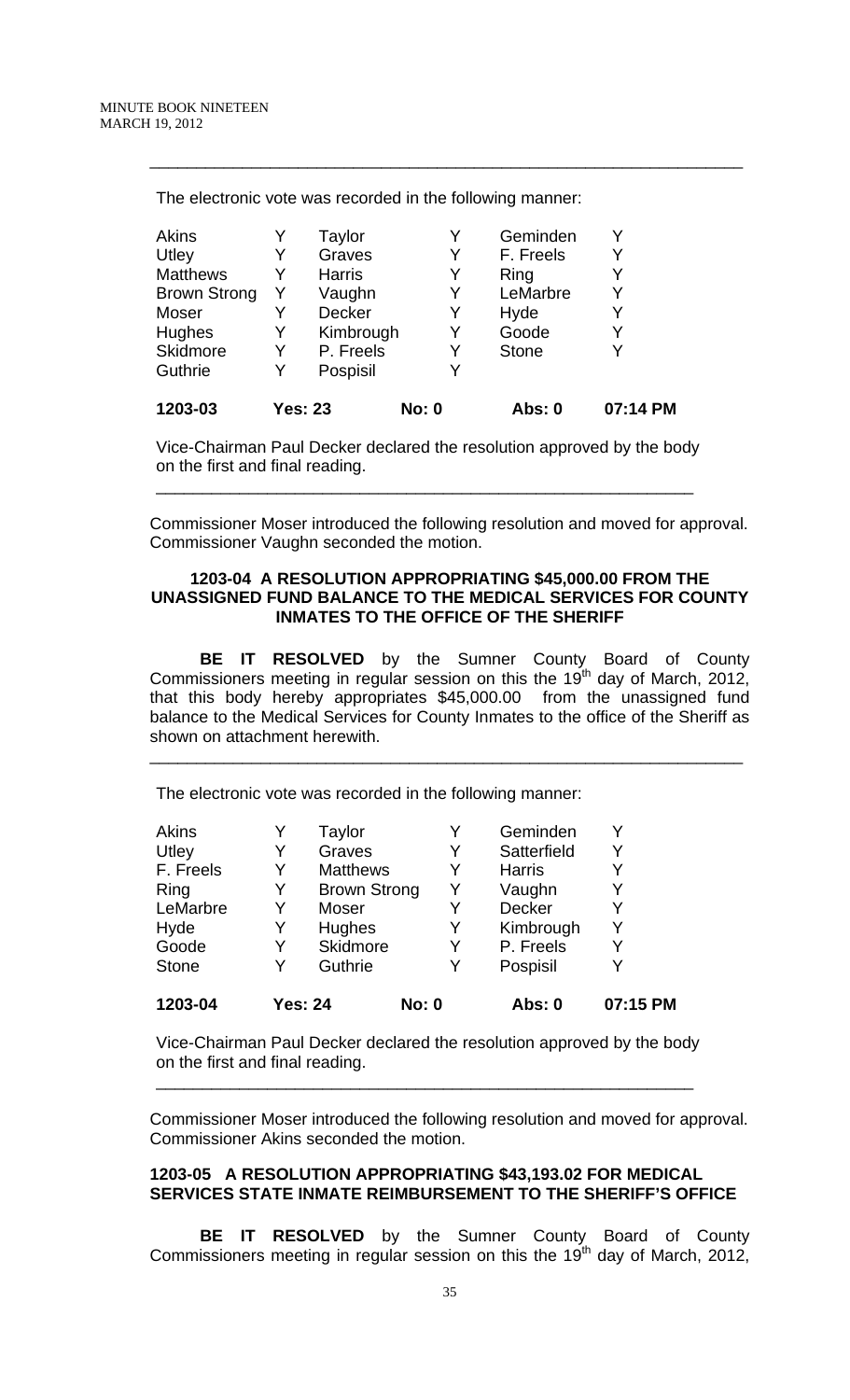that this body hereby appropriates \$43,193.02 for Medical Services State Inmate Reimbursement to the Sheriff's Office as shown on the attachment herewith.

\_\_\_\_\_\_\_\_\_\_\_\_\_\_\_\_\_\_\_\_\_\_\_\_\_\_\_\_\_\_\_\_\_\_\_\_\_\_\_\_\_\_\_\_\_\_\_\_\_\_\_\_\_\_\_\_\_\_\_\_\_\_\_\_

The electronic vote was recorded in the following manner:

| 1203-05      | <b>Yes: 24</b> |                     | <b>No: 0</b> | Abs: 0        | 07:16 PM |
|--------------|----------------|---------------------|--------------|---------------|----------|
| <b>Stone</b> | Y              | Guthrie             | Y            | Pospisil      | Υ        |
| Goode        | Y              | Skidmore            | Y            | P. Freels     | Y        |
| Hyde         | Y              | <b>Hughes</b>       | Y            | Kimbrough     | Y        |
| LeMarbre     | Y              | Moser               | Y            | <b>Decker</b> | Y        |
| Ring         | Y              | <b>Brown Strong</b> | Y            | Vaughn        | Y        |
| F. Freels    | Y              | <b>Matthews</b>     | Y            | <b>Harris</b> |          |
| Utley        | Y              | Graves              | Y            | Satterfield   | Y        |
| Akins        | Y              | Taylor              | Y            | Geminden      | Υ        |
|              |                |                     |              |               |          |

Vice-Chairman Paul Decker declared the resolution approved by the body on the first and final reading.

\_\_\_\_\_\_\_\_\_\_\_\_\_\_\_\_\_\_\_\_\_\_\_\_\_\_\_\_\_\_\_\_\_\_\_\_\_\_\_\_\_\_\_\_\_\_\_\_\_\_\_\_\_\_\_\_\_\_

Commissioner Moser introduced the following resolution and moved for approval. Commissioner Taylor seconded the motion.

# **1203-06 A RESOLUTION APPROPRIATING \$95,525.00 FOR HEALTH AND DENTAL INSURANCE PREMIUM ADJUSTMENTS**

**BE IT RESOLVED** by the Sumner County Board of County Commissioners meeting in regular session on this the 19<sup>th</sup> day of March, 2012, that this body hereby appropriates \$95,525.00 for Health and Dental Insurance premium adjustments as shown on the attachment herewith.

\_\_\_\_\_\_\_\_\_\_\_\_\_\_\_\_\_\_\_\_\_\_\_\_\_\_\_\_\_\_\_\_\_\_\_\_\_\_\_\_\_\_\_\_\_\_\_\_\_\_\_\_\_\_\_\_\_\_\_\_\_\_\_\_

The electronic vote was recorded in the following manner:

| Akins        |                | Taylor              |              | Geminden      | Y        |
|--------------|----------------|---------------------|--------------|---------------|----------|
| Utley        | Y              | Graves              | Y            | Satterfield   | Y        |
| F. Freels    | Y              | <b>Matthews</b>     | Y            | <b>Harris</b> | Y        |
| Ring         | Y              | <b>Brown Strong</b> | Y            | Vaughn        | Y        |
| LeMarbre     | Y              | Moser               | Y            | <b>Decker</b> | Y        |
| Hyde         | Y              | Hughes              | Y            | Kimbrough     | Y        |
| Goode        | Y              | Skidmore            | Y            | P. Freels     | Y        |
| <b>Stone</b> | Y              | Guthrie             | Y            | Pospisil      | Y        |
| 1203-06      | <b>Yes: 24</b> |                     | <b>No: 0</b> | Abs: 0        | 07:16 PM |

Vice-Chairman Paul Decker declared the resolution approved by the body on the first and final reading. \_\_\_\_\_\_\_\_\_\_\_\_\_\_\_\_\_\_\_\_\_\_\_\_\_\_\_\_\_\_\_\_\_\_\_\_\_\_\_\_\_\_\_\_\_\_\_\_\_\_\_\_\_\_\_\_\_\_

# **RULES AND PROCEDURES**

 **\_\_\_\_\_\_\_\_\_\_\_\_\_\_\_\_\_\_\_\_\_\_\_\_\_\_\_\_\_\_\_\_\_\_\_\_\_\_\_\_\_\_\_\_\_\_\_\_\_\_\_\_\_\_\_\_\_\_\_\_\_\_\_** 

There was no report from the Rules and Procedures Committee.